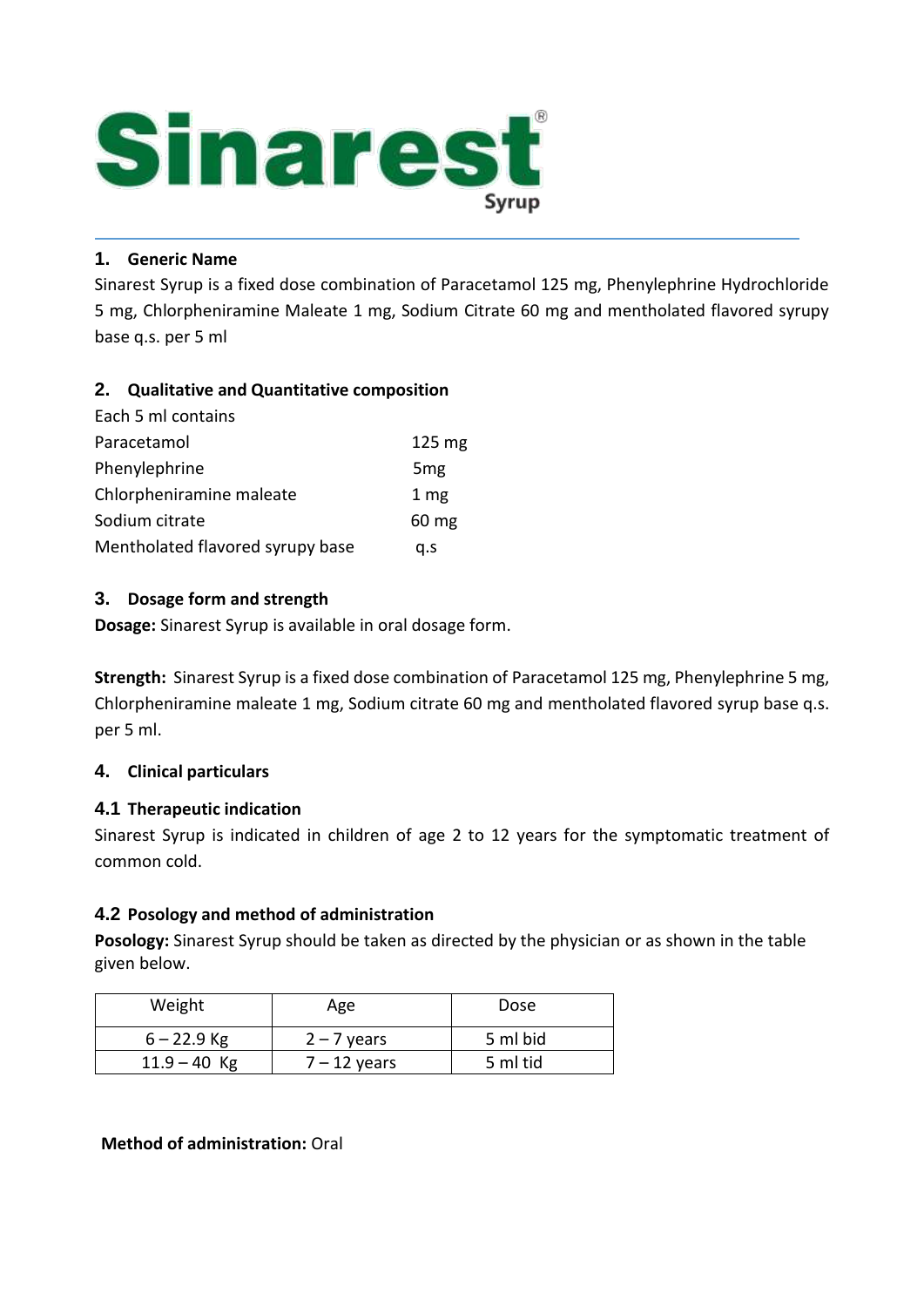## **4.3 Contraindication**

The use of Sinarest syrup is contraindicated in:

- Patients hypersensitive to Paracetamol, Phenylephrine and Chlorpheniramine or any other excipients present in Sinarest Syrup.
- Patients with severe hypertension.
- Patients who are on MAO inhibitors,
- Patients with hepatic impairment, severe renal failure or closed angle glaucoma.

## **4.4 Special warnings and precautions for use**

- Sinarest Syrup should be used with caution in elderly patients.
- Sinarest Syrup should be used with caution in patients with hyperthyroidism, myocardial disease, bradycardia, partial heart block or severe arteriosclerosis as it contains Phenylephrine.
- Sinarest Syrup should be used with caution in patients with asthma, bladder neck obstruction, cardiovascular disease, COPD, GI obstruction, glaucoma, hepatic impairment, hyperthyroidism, increased intraocular pressure, malnutrition, renal impairment, elderly patients and patients taking CNS depressants.
- Sinarest Syrup should be used with caution in patients who are suffering with severe hypovolemia as it contains Paracetamol.
- Paracetamol: Risk for rare, but serious skin reactions that can be fatal; these reactions include Stevens- Johnson Syndrome (SJS), toxic epidermal necrolysis (TEN) and acute generalized exanthematous pustulosis (AGEP); symptoms may include skin redness, blisters and rash.
- It is advisable not to drive or operate machinery when on treatment with Sinarest Syrup.
- Use with caution in patients with Raynaud's phenomenon or diabetes. Patients with prostatic hypertrophy may have increased difficulty with micturition.
- Phenylephrine should be used with care in patients with closed angle glaucoma and prostatic enlargement.
- Chlorpheniramine, in common with other drugs having anticholinergic effects, should be used with caution in epilepsy and raised intra-ocular pressure including glaucoma; prostatic hypertrophy; severe hypertension or cardiovascular disease; bronchitis, bronchiectasis or asthma; hepatic impairment; renal impairment.
- Children and the elderly who are more likely to experience the neurological anticholinergic effects and paradoxical excitation (eg. increased energy, restlessness or nervousness) should not use with other antihistamine containing products, including containing cough and cold medicines.
- To be sold by retail on the prescription of R.M.P only.
- Risk of medication errors and hepatotoxicity: Take care when prescribing and administering Sinarest Syrup to avoid dosing errors which could result in accidental overdose and death.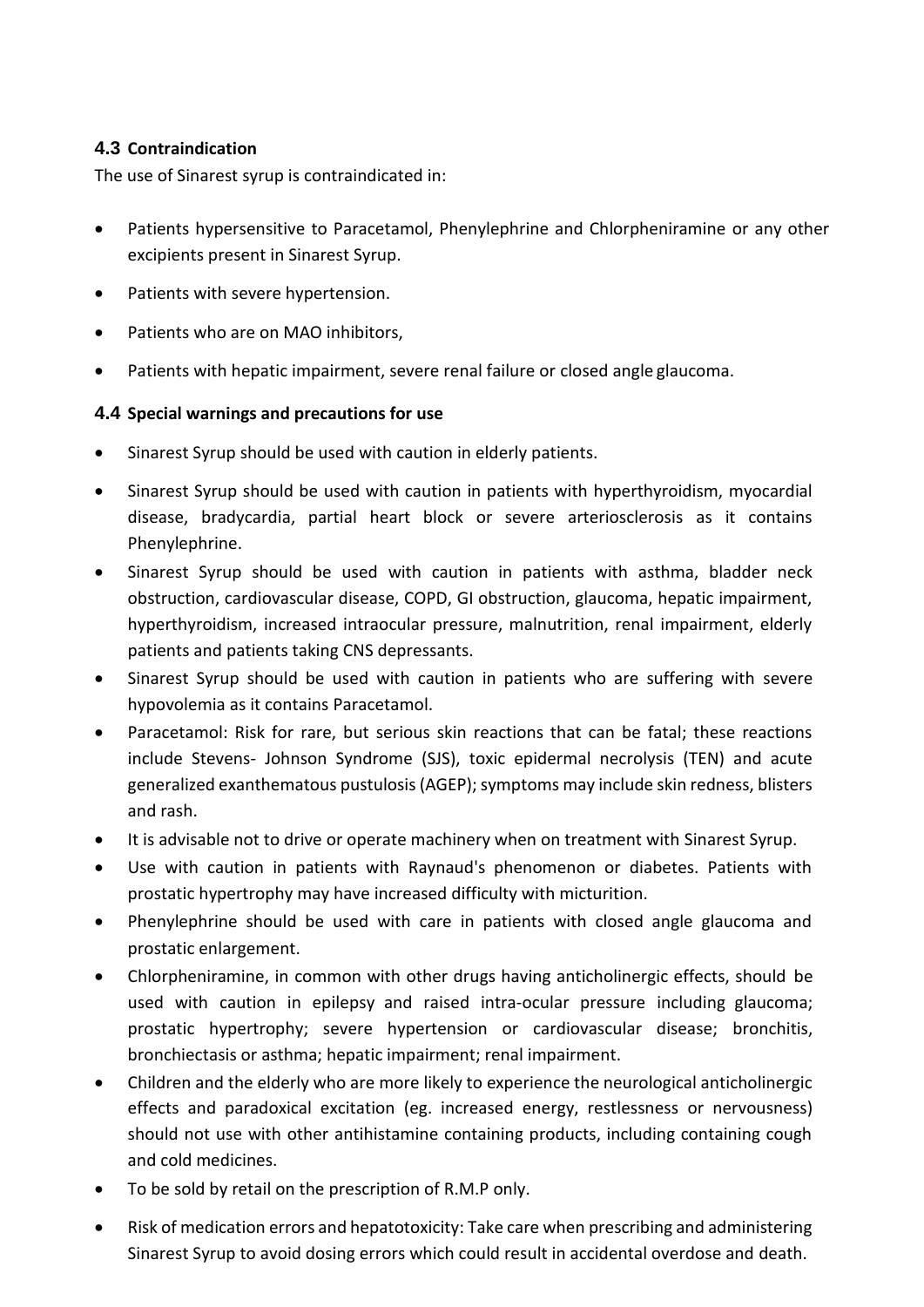Sinarest Syrup contains Paracetamol which is associated with cases of acute liver failure, at times resulting in liver transplant and death. Most of the cases of liver injury are associated with the use of Paracetamol at doses that exceed the maximum daily limits, and often involve more than one paracetamol-containing product

**Box warning- Taking more than daily dose may cause serious liver damage or allergic reactions such as swelling of the face, mouth and throat, difficulty in breathing, itching and rash.**

# **4.5 Drug interactions**

## **Below mentioned are the drug- drug interactions of Paracetamol:**

- Anticoagulant drugs (warfarin) dosage may require reduction if paracetamol and anticoagulants are taken for a prolonged period of time.
- Paracetamol absorption gets increased by substances that increases gastric emptying, e.g. metoclopramide
- Paracetamol absorption is decreased by substances that decreases gastric emptying, e.g. propantheline, antidepressants with anticholinergic properties, and narcotic analgesics
- The risk of paracetamol toxicity may be increased in patients receiving other potentially hepatotoxic drugs or drugs that induce liver microsomal enzymes such as alcohol and anticonvulsant agents
- Paracetamol excretion may be affected and plasma concentrations altered when given with probenecid
- Colestyramine reduces the absorption of Paracetamol if given within 1 hour of Paracetamol.

## **Below mentioned are the drug- drug interactions of Chlorpheniramine Maleate:**

- Drug-drug interactions of Chlorpheniramine Maleate may occur with CNS depressants as it may cause increased sedation.
- Drug-drug interactions of Chlorpheniramine Maleate may occur with MAO inhibitors as it cause increased anticholinergic effects.

# **The below mentioned drug- drug interactions of Phenylephrine Hydrochloride have been noted:**

 Drug-drug interactions of Phenylephrine may occur with Monoamine Oxidase Inhibitors (MAOIs) or tricyclic antidepressants and an indirect or mixed-acting sympathomimetic and may result in a hypertensive crisis.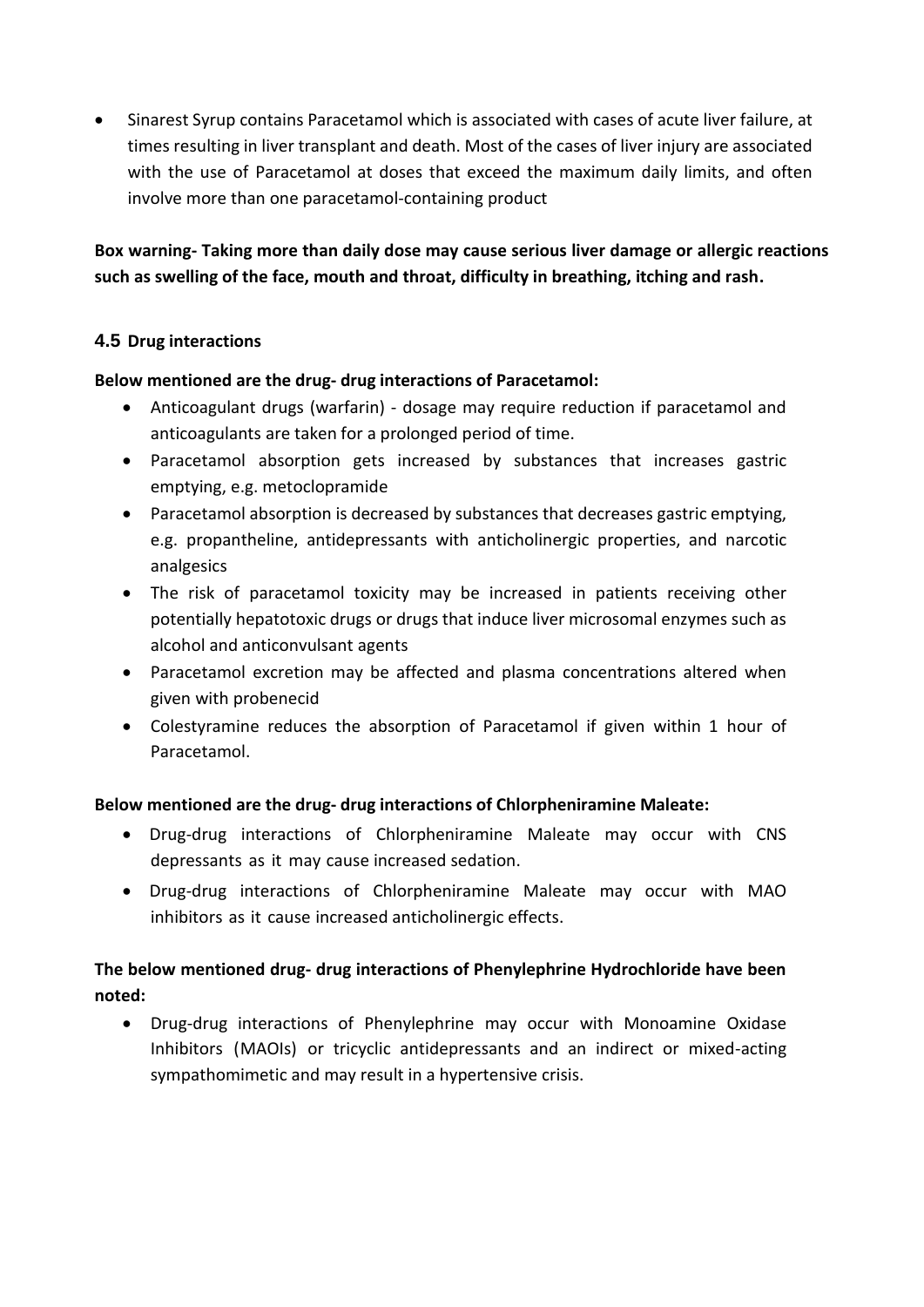## **4.6 Use in special population**

Pediatric: Sinarest syrup can be used in children of age 2 to 12 years for the symptomatic treatment of common cold.

Geriatric: Elderly population may be at greater risk for the side-effects.

Liver impairment: Use with caution. Consult Physician before use.

Renal failure: Use with caution.

Pregnancy and lactation: US Food and Drug Administration (FDA) has specified Chlorphenamine maleate as a pregnancy category B drug which indicates that animal and human studies have failed to demonstrate a risk to the fetus in any trimester. Paracetamol has been specified as a pregnancy category C drug which indicates that animal studies show an adverse effect on the fetus but there are no teratogenic studies of Paracetamol in pregnant women. Sinarest Syrup is recommended to be taken during pregnancy only under doctor's recommendation**.**

## **4.7 Effects on ability to drive and use machine**

It is advisable not to drive or operate machinery when on treatment with Sinarest Syrup.

## **4.8 Undesirable effects**

Below mentioned are the suspected adverse events for Paracetamol, Phenylephrine and Chlorpheniramine Maleate.

Below mentioned is the summary of adverse drug reactions which may occur due to Paracetamol Paracetamol is safe as well as well tolerated drug and suspected adverse drug reaction are very rare and of mild intensity which are nausea, rashes or leukopenia. In very rare cases serious adverse drug reaction may occur including rash, itching/swelling (especially of the face/tongue/throat), severe dizziness and trouble breathing.

Below mentioned is the summary of adverse drug reaction which may occur due to Phenylephrine Oral Phenylephrine hydrochloride may cause mild upset stomach, trouble sleeping, dizziness, lightheadedness, headache, nervousness, shaking, dry mouth or fast heartbeat.

Below mentioned are the adverse drug reaction may occur due to Chlorpheniramine Maleate CNS: stimulation, sedation, drowsiness, excitability.

CV: hypotension, palpitations, weak pulse.

GI: epigastric distress, dry mouth, constipation.

GU: urine retention.

Respiratory: thick bronchial secretions.

# **4.9 Overdose**

Initiate general symptomatic and supportive measures in all cases of overdosages where necessary as directed by the physician.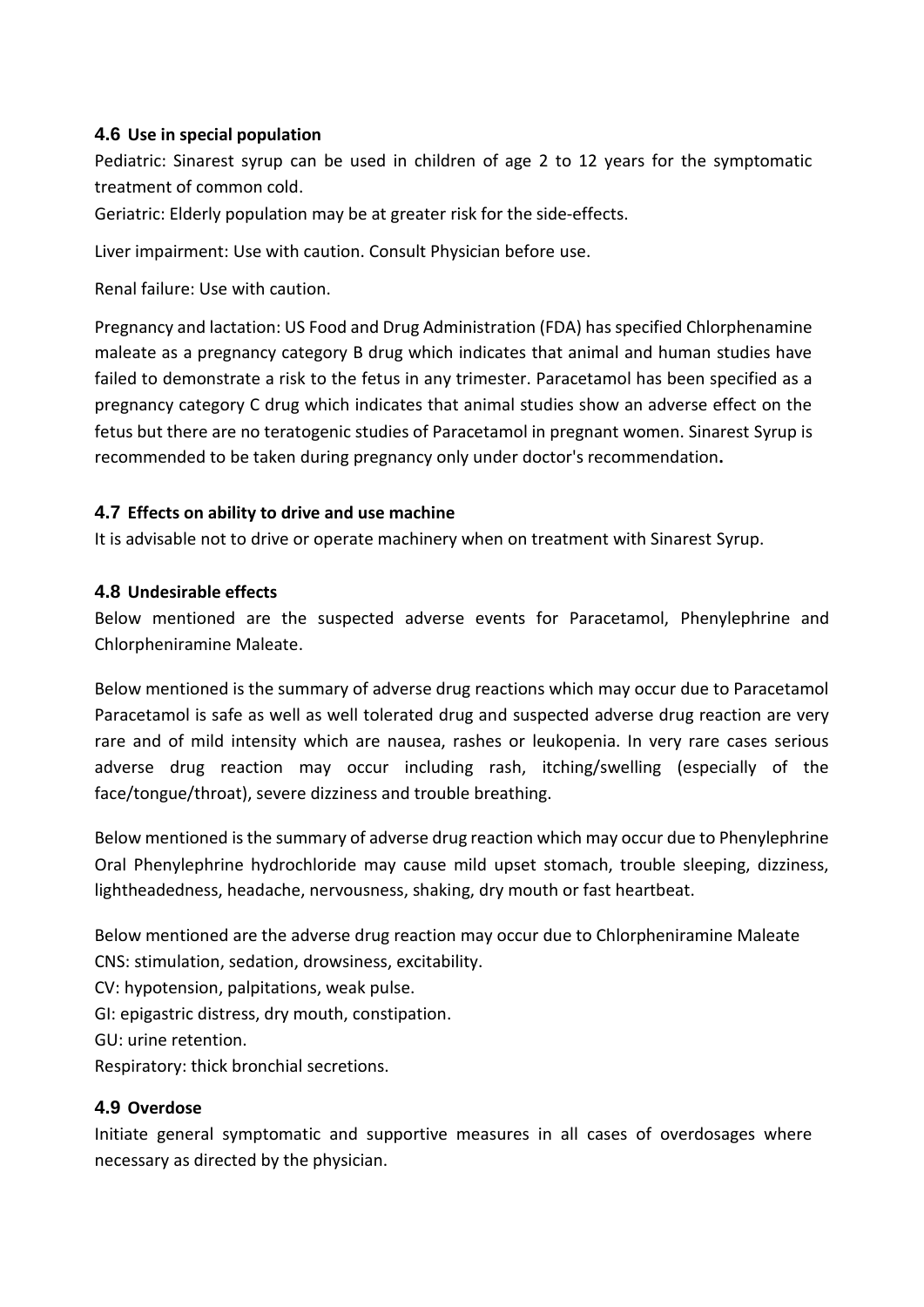#### **5. Pharmacological properties**

#### **5.1 Mechanism of action**

Paracetamol acts primarily in the CNS, increases the pain threshold by inhibiting both isoforms of cyclooxygenase, COX-1, COX-2, and COX-3 enzymes involved in prostaglandin (PG) synthesis. The antipyretic properties of acetaminophen are likely due to direct effects on the heatregulating centers of the hypothalamus resulting in peripheral vasodilation, sweating and hence heat dissipation.

Phenylephrine is indicated for the symptomatic relief from nasal congestion caused by the common cold. As a vasoconstrictor, Phenylephrine possesses both indirect and direct sympathomimetic effects. The dominant, direct effect is agonism at  $\alpha$ 1-adrenergic receptors located on capacitance blood vessels of the nasal mucosa, resulting in vasoconstriction, which limits the amount of fluid to enter the nose, throat, and sinus linings, and decreases inflammation of nasal membranes.

Chlorpheniramine maleate is a histamine H1 antagonist used in allergic reactions, hay fever, rhinitis, urticaria and asthma. One of the most widely used of the classical antihistaminics. The mechanism of action of Chlorpheniramine maleate is, it binds to the histamine H1 receptor. This blocks the action of endogenous histamine, which subsequently leads to temporary relief of the negative symptoms brought on by histamine. Chlorpheniramine, is a histamine H1 antagonist (or more correctly, an inverse histamine agonist) of the alkylamine class. It competes with histamine for the normal H1-receptor sites on effector cells of the gastrointestinal tract, blood vessels and respiratory tract. It provides effective, temporary relief of sneezing, watery and itchy eyes, and runny nose due to hay fever and other upper respiratory allergies.

## **5.2 Pharmacodynamic properties**

Paracetamol is a widely used analgesic and antipyretic drug that is used for the relief of fever, headaches, and other minor aches and pains. It is a major ingredient in numerous cold and flu medications and many prescription analgesics. It is extremely safe in standard doses, but because of its wide availability, deliberate or accidental overdoses are not uncommon. Paracetamol, unlike other common analgesics such as aspirin and ibuprofen, has no antiinflammatory properties or effects on platelet function, and it is not a member of the class of drugs known as non-steroidal anti-inflammatory drugs or NSAIDs. At therapeutic doses Paracetamol does not irritate the lining of the stomach nor affect blood coagulation, kidney function, or the fetal ductus arteriosus (as NSAIDs can). Like NSAIDs and unlike opioid analgesics, Paracetamol does not cause euphoria or alter mood in any way. Paracetamol and NSAIDs have the benefit of being completely free of problems with addiction, dependence, tolerance and withdrawal. Paracetamol is used on its own or in combination with pseudoephedrine, Dextromethorphan, Chlorpheniramine, diphenhydramine, doxylamine, codeine, hydrocodone, or oxycodone.

Phenylephrine is a powerful vasoconstrictor. It is used as a nasal decongestant and cardiotonic agent. Phenylephrine is a postsynaptic α1-receptor agonist with little effect on β-receptors of the heart. Parentral administration of Phenylephrine causes a rise in systolic and diastolic pressures, a slight decrease in cardiac output, and a considerable increase in peripheral resistance; most vascular beds are constricted, and renal, splanchnic, cutaneous, and limb blood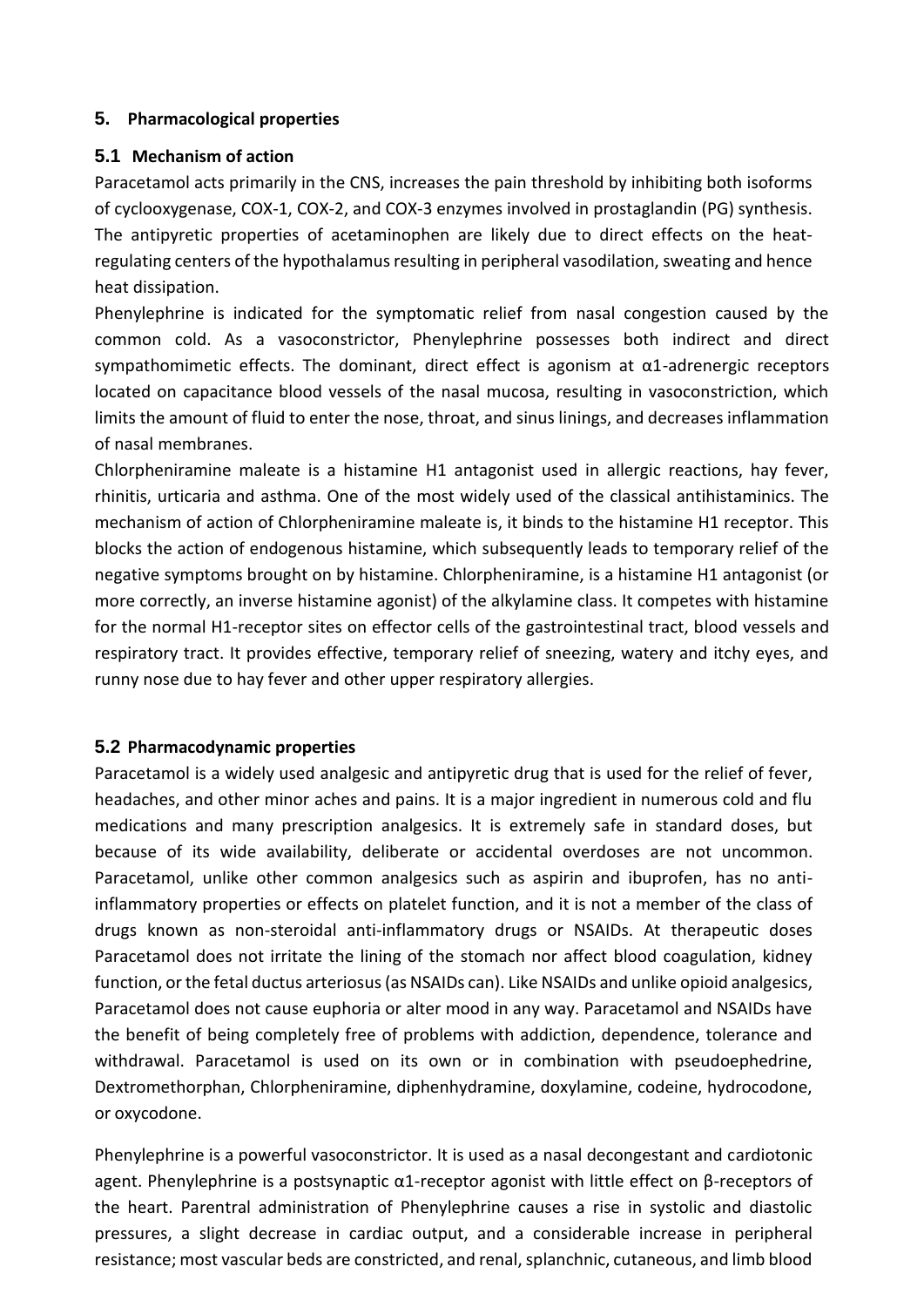flows are reduced while coronary blood flow is increased. Phenylephrine also causes pulmonary vessel constriction and subsequent increase in pulmonary arterial pressure. Vasoconstriction in the mucosa of the respiratory tract leads to decreased edema and increased drainage of sinus cavities.

Chlorpheniramine maleate is a histamine H1 antagonist of the alkylamine class. It competes with histamine for the normal H1-receptor sites on effector cells of the gastrointestinal tract, blood vessels and respiratory tract. It provides effective, temporary relief of sneezing, watery and itchy eyes, and runny nose due to hay fever and other upper respiratory allergies.

## **5.3 Pharmacokinetic properties**

Paracetamol is readily absorbed from the gastrointestinal tract with peak plasma concentrations occurring about 10 to 60 minutes after oral doses. Paracetamol is distributed into most body tissues. It crosses the placenta and is present in breast milk. Plasma-protein binding is negligible at usual therapeutic concentrations but increases with increasing concentrations. The elimination half-life of Paracetamol varies from about 1 to 3 hours. Paracetamol is metabolised mainly in the liver and excreted in the urine mainly as the glucuronide and sulfate conjugates. Less than 5% is excreted as unchanged Paracetamol. A minor hydroxylated metabolite (Nacetylp-benzoquinoneimine), is usually produced in very small amounts by cytochrome P450 isoenzymes (mainly CYP2E1 and CYP3A4) in the liver and kidney. It is usually detoxified by conjugation with glutathione but may accumulate after Paracetamol over dosage and cause tissue damage.

Phenylephrine has low oral bioavailability owing to irregular absorption and first-pass metabolism by monoamine oxidase in the gut and liver. When injected subcutaneously or intramuscularly it takes 10 to 15 minutes to act; subcutaneous and intramuscular injections are effective for up to about 1 hour and up to about 2 hours, respectively. Intravenous injections are effective for about 20 minutes. Systemic absorption follows topical application.

Chlorphenamine maleate is absorbed relatively slowly from the gastrointestinal tract, peak plasma concentrations occurring about 2.5 to 6 hours after oral doses. Bioavailability is low, values of 25 to 50% having been reported. Chlorphenamine appears to undergo considerable first-pass metabolism. About 70% of Chlorphenamine in the circulation is bound to plasma proteins. There is wide inter individual variation in the pharmacokinetics of Chlorphenamine; values ranging from 2 to 43 hours have been reported for the half-life. Chlorphenamine is widely distributed in the body, and enters the CNS. Chlorphenamine maleate is extensively metabolised. Metabolites include desmethyl- and didesmethylchlorphenamine. Unchanged drug and metabolites are excreted primarily in the urine; excretion is dependent on urinary pH and flow rate. Only trace amounts have been found in the faeces. Duration of action of 4 to 6 hours has been reported; this is shorter than may be predicted from pharmacokinetic parameters. More rapid and extensive absorption, faster clearance, and a shorter half-life have been reported in children.

## **6. Nonclinical properties**

**6.1 Animal Toxicology or Pharmacology**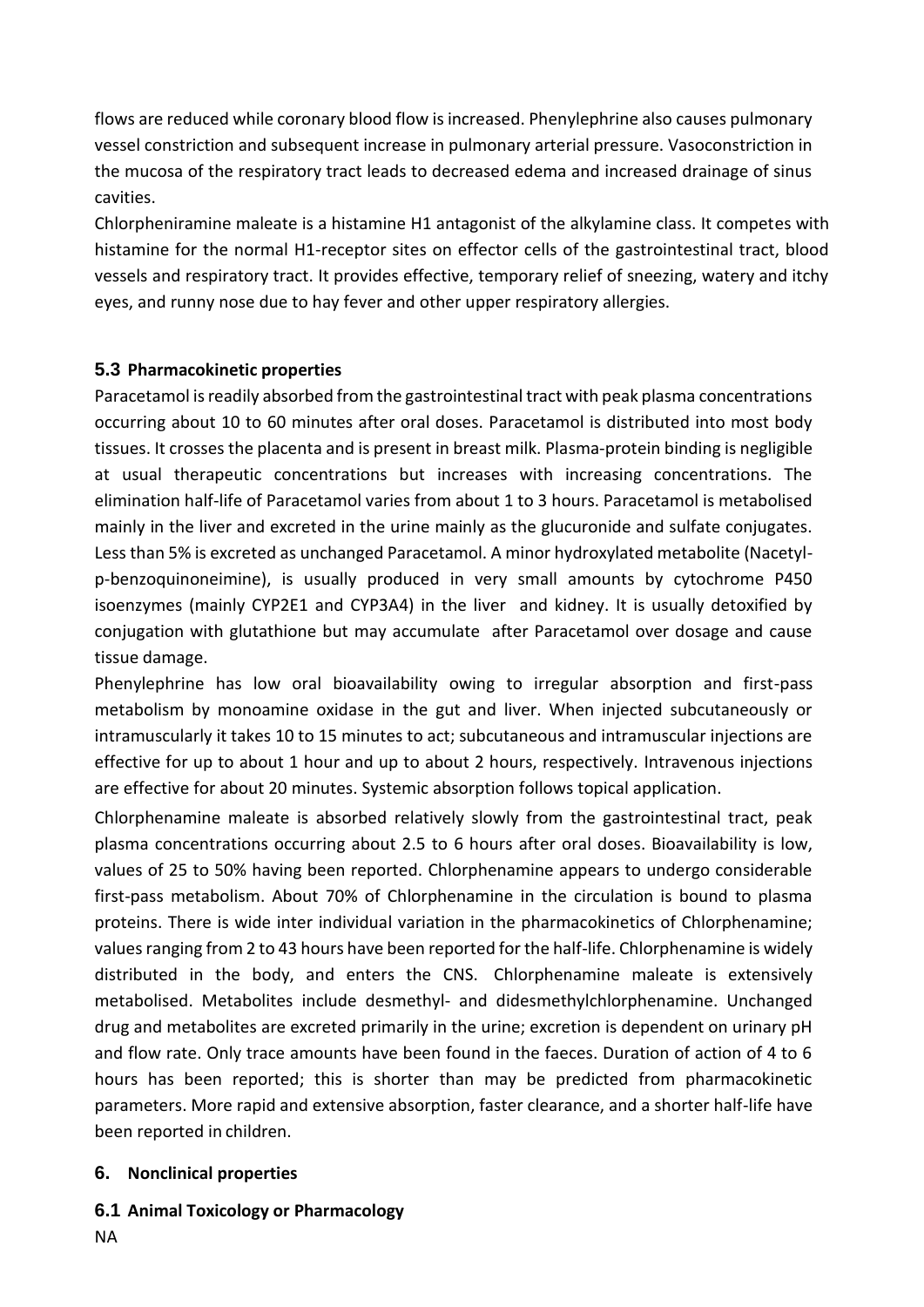# **7. Description**

Phenylephrine is in a class of medications called nasal decongestants. Its chemical name is hydrogen 3-[(1R)-1-hydroxy-2-(methylamino)ethyl] phenol chloride and its structural formula is:

$$
\mathsf{HO} \underbrace{\hspace{1cm}}_{\mathsf{H}_1 \hspace{1cm} \mathsf{O}\mathsf{H}}\mathsf{H}_1 \mathsf{C}\mathsf{H}_3 \bullet \mathsf{H}_4
$$

Its empirical formula [is C9H13NO2,](https://pubchem.ncbi.nlm.nih.gov/#query%3DC9H13NO2) and its molecular weight is 167.2 g/mol.

Chlorpheniramine maleate is in a class of medications called antihistamines. Its chemical name is(2Z)-but-2-enedioic acid; [3-(4-chlorophenyl)-3-(pyridin-2-yl)propyl] dimethylamine and its structural formula is :



Its empirical formula is C16H19ClN2.C4H4O4 or C20H23ClN2O4and its molecular weight is 390.9.

Paracetamol belongs to Non-Steroidal Anti-inflammatory Drugs (NSAIDs). Its chemical name is N-acetyl-para-aminophenol (APAP) and its structural formula is:



Its empirical formula i[s C8H9NO2a](https://pubchem.ncbi.nlm.nih.gov/#query%3DC8H9NO2)nd its molecular weight is 155.19 g/mol.

## **Pharmaceutical particulars**

#### **8.1 Incompatibilities**

There are no known incompatibilities.

## **8.2 Shelf-life**

36 months.

#### **8.3 Packaging Information**

Sinarest syrup is available in bottles of 60 ml, 75 ml and 100 ml.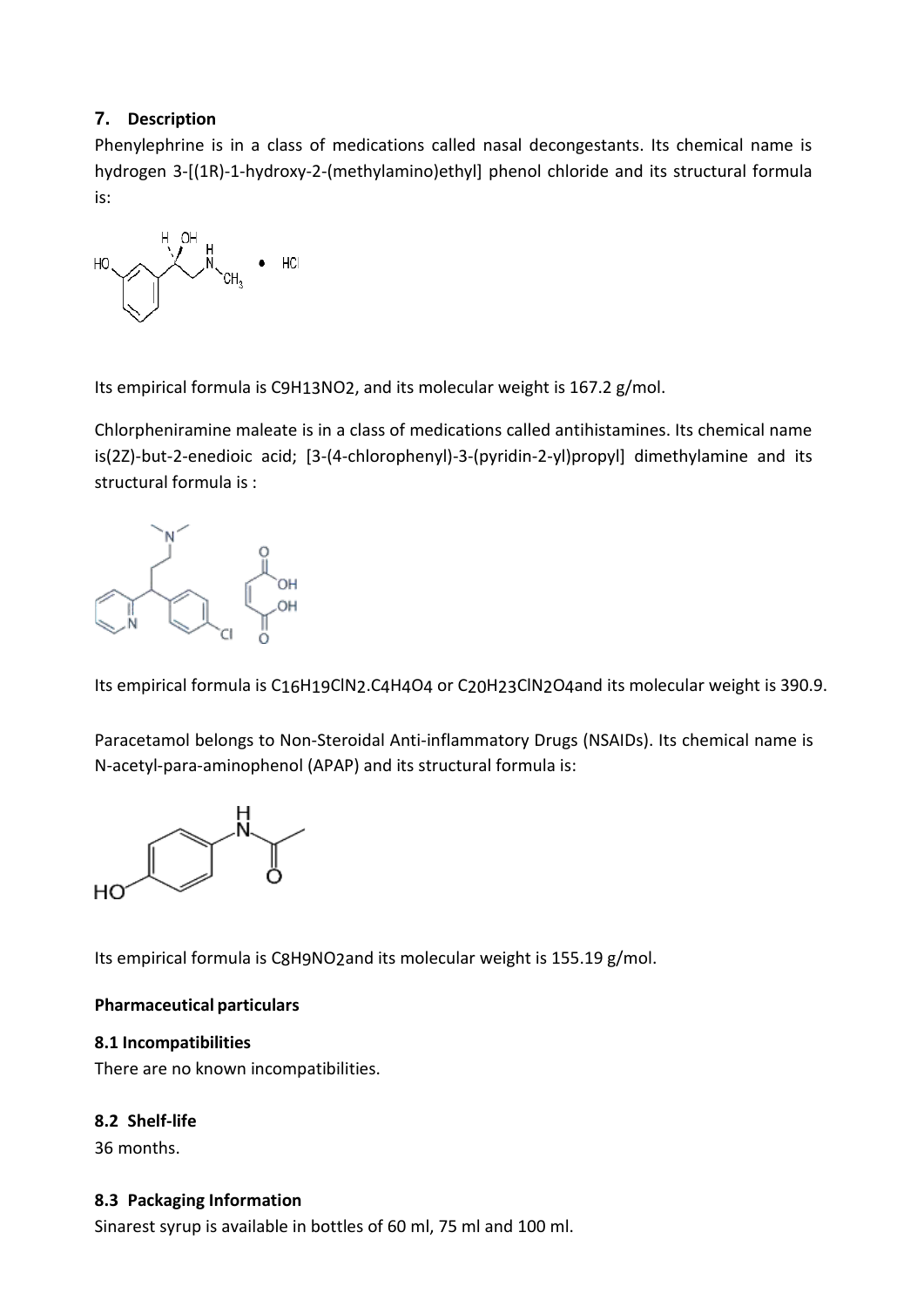## **8.4 Storage and handling instructions**

It should be stored below 25<sup>o</sup>C in a dark place. Do not freeze it and keep the bottle tightly closed.

## **9 Patient Counselling Information**

Sinarest syrup is generally well tolerated and adverse events are rare. Sinarest Syrup contains Paracetamol, Phenylephrine and Chlorpheniramine Maleate. Below we have mentioned the adverse events of Paracetamol, Phenylephrine and Chlorpheniramine Maleate.

Below mentioned is the summary of adverse drug reactions which may occur due to Paracetamol.

Paracetamol is safe as well as well tolerated drug and suspected adverse drug reaction are very rare and of mild intensity which are nausea, rashes or leukopenia. In very rare cases serious adverse drug reaction may occur including rash, itching/swelling (especially of the face/tongue/throat), severe dizziness and trouble breathing.

Below mentioned is the summary of adverse drug reaction which may occur due to Phenylephrine.

Oral Phenylephrine hydrochloride may cause mild upset stomach, trouble sleeping, dizziness, lightheadedness, headache, nervousness, shaking, dry mouth or fast heartbeat.

Below mentioned are the adverse drug reaction may occur due to Chlorpheniramine Maleate. CNS: stimulation, sedation, drowsiness, excitability.

CV: hypotension, palpitations, weak pulse.

GI: epigastric distress, dry mouth, constipation.

GU: urine retention.

Respiratory: thick bronchial secretions.

## **9.1 Drug Interactions**

## **The below mentioned are the drug- drug interactions of Paracetamol:**

- Anticoagulant drugs (warfarin) dosage may require reduction if paracetamol and anticoagulants are taken for a prolonged period of time.
- Paracetamol absorption gets increased by substances that increases gastric emptying, e.g. metoclopramide
- Paracetamol absorption is decreased by substances that decreases gastric emptying, e.g. propantheline, antidepressants with anticholinergic properties, and narcotic analgesics
- The risk of paracetamol toxicity may be increased in patients receiving other potentially hepatotoxic drugs or drugs that induce liver microsomal enzymes such as alcohol and anticonvulsant agents
- Paracetamol excretion may be affected and plasma concentrations altered when given with probenecid
- Colestyramine reduces the absorption of paracetamol if given within 1 hour of paracetamol.

#### **Below mentioned drug- drug interactions of Chlorpheniramine Maleate:**

 Drug-drug interactions of Chlorpheniramine Maleate may occur with CNS depressants as it maycause increased sedation.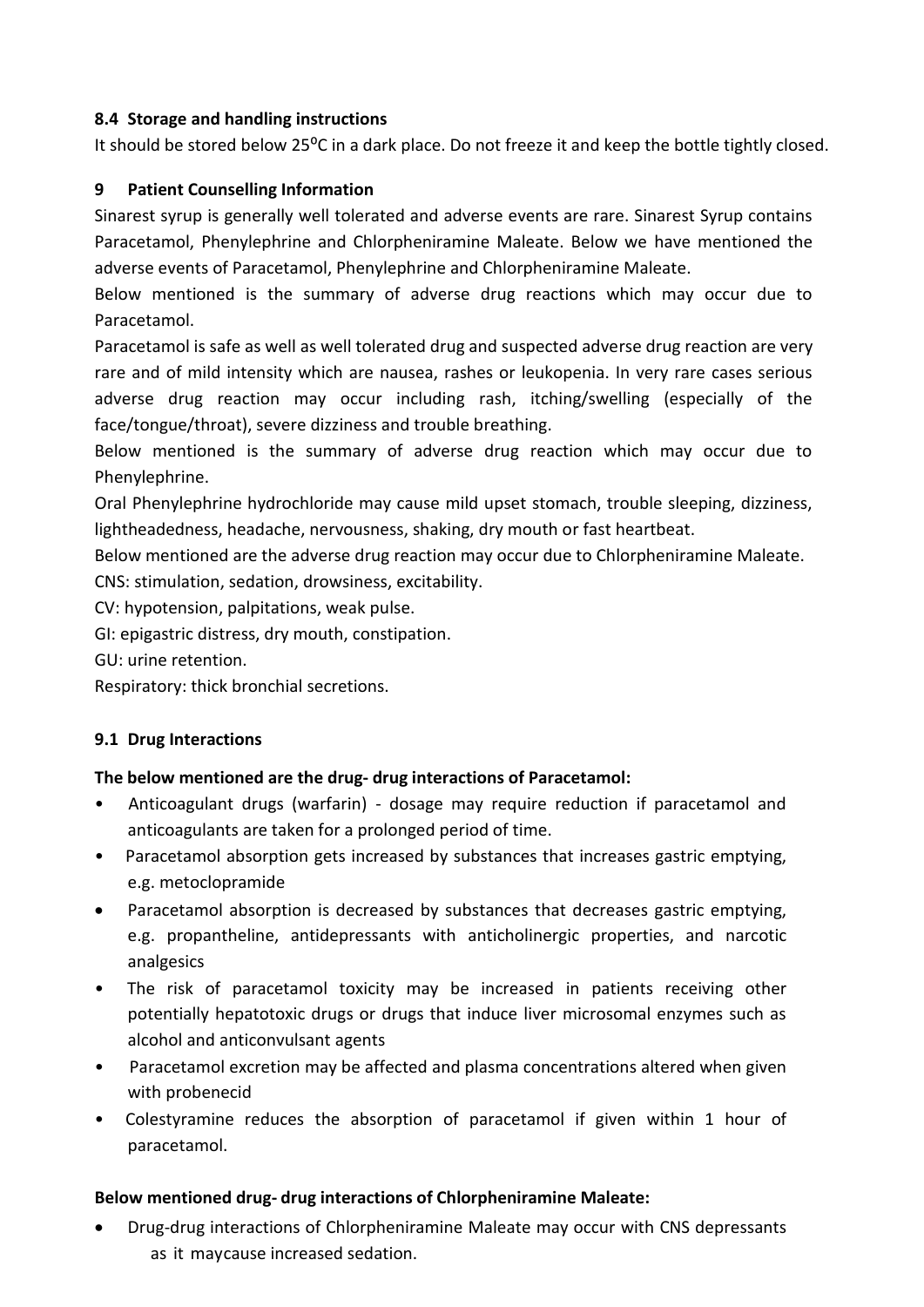• Drug-drug interactions of Chlorpheniramine Maleate may occur with MAO inhibitors as it causesincreased anticholinergic effects.

#### **Below mentioned drug- drug interactions of Phenylephrine Hydrochloride:**

Drug-drug interactions of Phenylephrine may occur with Monoamine Oxidase Inhibitors (MAOIs) ortricyclic antidepressants and an indirect or mixed-acting sympathomimetic and may result in ahypertensive crisis.

#### **9.2 Dosage**

Sinarest Syrup should be taken as directed by the physician or as shown in the table given below.

| Weight         | Age            | Dose     |
|----------------|----------------|----------|
| $6 - 22.9$ kg  | $2 - 7$ years  | 5 ml bid |
| $11.9 - 40$ kg | $7 - 12$ years | 5 ml tid |

#### **9.3 Storage**

It should be stored below 25<sup>o</sup>C in a dark place. Do not freeze it and keep the bottle tightly closed.

#### **9.4 Risk Factors**

Refer part 4.4

#### **9.5 Self-monitoring information**

NA

## **9.6 Information on when to contact a health care provider or seek emergency help**

In case of any adverse event, patient is advised to contact the health care professional specially the doctor.

#### **9.7 Contraindications**

The use of Sinarest syrup is contraindicated in:

- Patients with hypersensitivity to paracetamol, Phenylephrine and Chlorpheniramine or any other excipients present in the Sinarest Syrup.
- Patients with severe hypertension.
- Patients who are on MAO inhibitors,
- Patients with hepatic impairment, severe renal failure or closed angle glaucoma.

#### **10 Manufactured by**

Centaur Pharmaceuticals Pvt. Ltd., Drug farm Laboratories and Goa Antibiotics

11 **Details of permission or license number with date**  158(455)/MFG/DFDA/2014/4673 dated. 06.01.2014 for export. 158(302)/MFG/DFDA/2011/3552 dated. 20.09.2011 for domestic.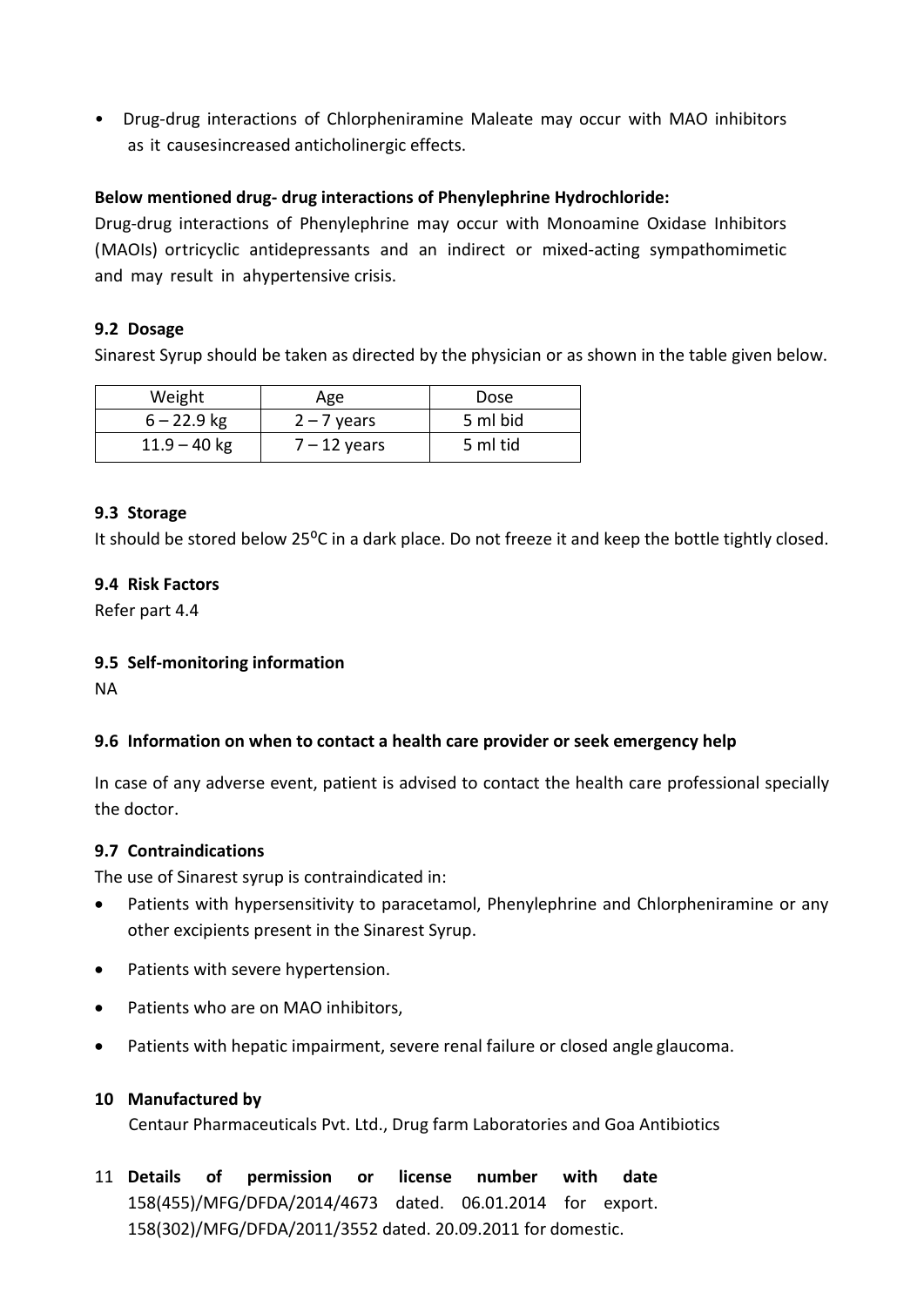12 **Date of revision:** 26<sup>th</sup> July 2021